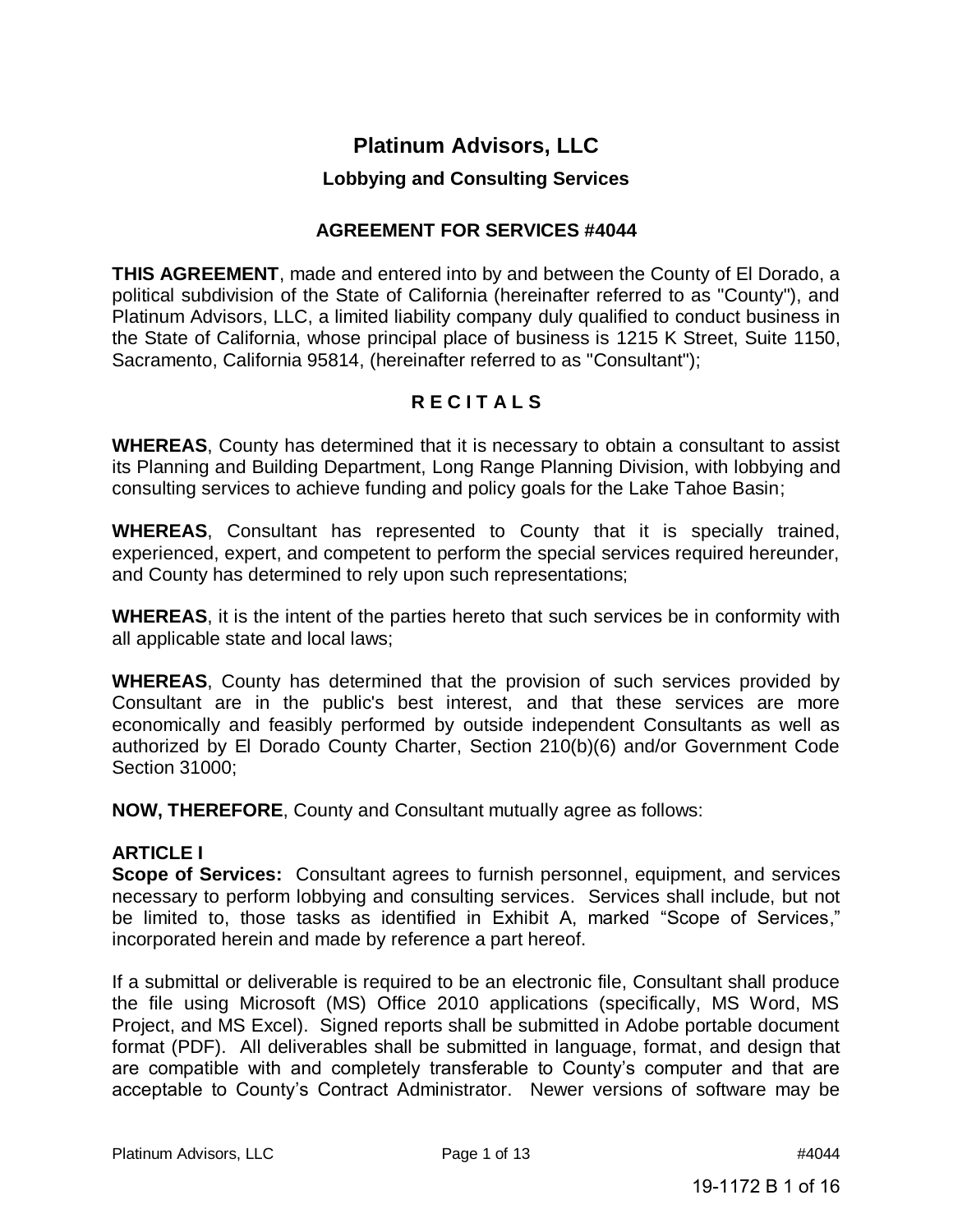used and other types of software used for analytical purposes may be authorized if approved in advance of the submittal by County's Contract Administrator. Consultant shall submit all deliverables to County's Contract Administrator. Failure to submit the required deliverables in the format required shall be grounds for termination of the Agreement, as provided in ARTICLE XIII, Default, Termination, and Cancellation, herein.

All of the services included in this Article and Exhibit A are the responsibility of Consultant, unless specifically described as a task or item of work to be provided by County.

## **ARTICLE II**

**Term:** This Agreement shall become effective upon final execution by both parties hereto, and shall expire on June 10, 2022.

#### **ARTICLE III**

**Compensation for Services:** For services provided herein, including any deliverables that may be identified herein, County agrees to pay Consultant in arrears. Payment shall be made within forty-five (45) days following County's receipt and approval of itemized invoices identifying the services rendered.

Consultant shall submit one (1) itemized invoice to County for services each month. For the purposes hereof, the monthly billing rate and total amount payable for each invoice shall be \$1,000. The total amount of this Agreement shall not exceed \$36,000, inclusive of all expenses.

Itemized invoices shall follow the format specified by County and shall reference this Agreement number on their faces. Consultant shall attach copies of any progress reports required under the provisions of ARTICLE IV, Progress Reports, herein, that relate to the services being billed, as backup documentation to any invoices submitted for payment under the terms of this Agreement. Copies of documentation attached to invoices shall reflect Consultant's charges for the specific services billed on those invoices. Invoices shall be mailed to County at the following address:

> County of El Dorado Planning and Building Department Long Range Planning Division 2850 Fairlane Court Placerville, California 95667 Attn.: Cindy Johnson Administrative Technician

or to such other location as County directs.

In the event that Consultant fails to deliver, in the format specified, the deliverables and progress reports required by this Agreement, County at its sole option may delay the payment for the period of time of the delay, cease all payments until such time as the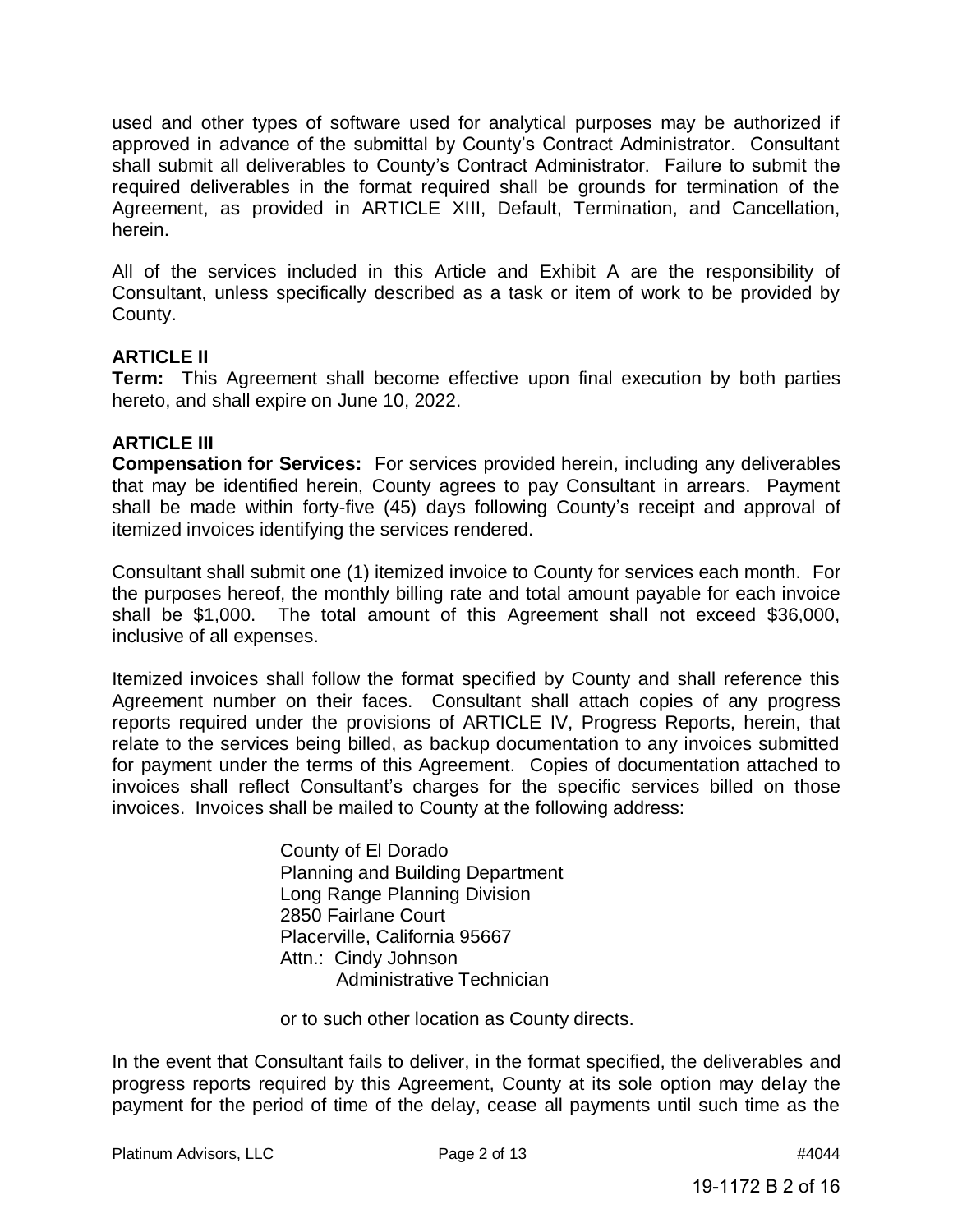required deliverables or progress reports are received, or proceed as set forth below in ARTICLE XIII, Default, Termination, and Cancellation, herein.

## **ARTICLE IV**

**Progress Reports:** Consultant shall submit written progress reports to County's Contract Administrator at intervals that are commensurate with the requirements of the tasks being performed and based upon a mutually agreeable schedule. At a minimum, Consultant shall submit progress reports once per month. The reports shall be sufficiently detailed for County's Contract Administrator to determine if Consultant is performing to expectations and is on schedule, to provide communication of interim findings, and to afford occasions for airing difficulties or special circumstances encountered so that remedies can be developed. County's review of these reports will ensure that Consultant's work meets a level of acceptability as determined by County's Contract Administrator, and Consultant shall be required to modify its work as necessary to meet that level of acceptability as defined by County's Contract Administrator. Progress reports shall include the total number of hours worked by Consultant and any authorized subconsultants, if applicable, and shall include descriptions of the tasks and work performed, including a description of any deliverables submitted during the reporting period and the anticipated tasks, work, and deliverables proposed for the subsequent reporting period. Any invoices submitted by Consultant for payment under the terms of this Agreement shall include copies of the progress reports that relate to the services being billed on those invoices.

## **ARTICLE V**

**Taxes:** Consultant certifies that as of today's date, it is not in default on any unsecured property taxes or other taxes or fees owed by Consultant to County. Consultant agrees that it shall not default on any obligations to County during the term of this Agreement.

## **ARTICLE VI**

**Changes to Agreement:** This Agreement may be amended by mutual consent of the parties hereto. Said amendments shall become effective only when in writing and fully executed by duly authorized officers of the parties hereto.

## **ARTICLE VII**

**Consultant to County:** It is understood that the services provided under this Agreement shall be prepared in and with cooperation from County and its staff. It is further agreed that in all matters pertaining to this Agreement, Consultant shall act as Consultant only to County and shall not act as Consultant to any other individual or entity affected by this Agreement nor provide information in any manner to any party outside of this Agreement that would conflict with Consultant's responsibilities to County during the term hereof.

## **ARTICLE VIII**

**Confidentiality:** Consultant shall maintain the confidentiality and privileged nature of all records, including billing records, together with any knowledge therein acquired, in accordance with all applicable state and federal laws and regulations, as they may now exist or may hereafter be amended or changed. Consultant, and all Consultant's staff,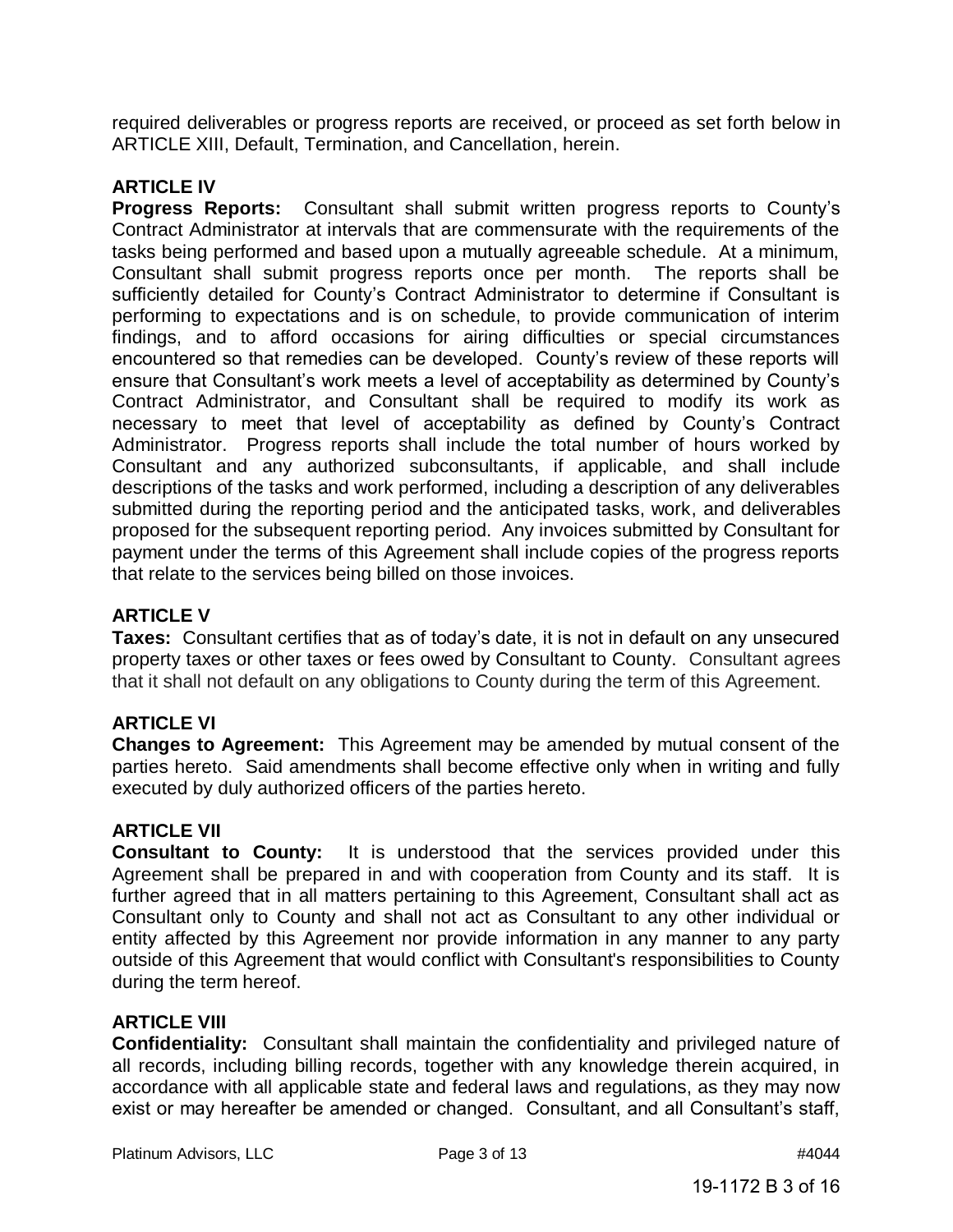employees, and representatives, shall not use or disclose, directly or indirectly at any time, any said confidential information, other than to County's Planning and Building Department, Long Range Planning Division, for the purpose of, and in the performance of, this Agreement. This confidentiality provision shall survive after the expiration or earlier termination of this Agreement.

## **ARTICLE IX**

**Assignment and Delegation:** Consultant is engaged by County for its unique qualifications and skills as well as those of its personnel. Consultant shall not subcontract, delegate, or assign services to be provided, in whole or in part, to any other person or entity without prior written consent of County.

#### **ARTICLE X**

**Independent Contractor/Liability:** Consultant is, and shall be at all times, deemed independent and shall be wholly responsible for the manner in which it performs services required by the terms of this Agreement. Consultant exclusively assumes responsibility for acts of its employees, associates, and subcontractors, if any are authorized herein, as they relate to services to be provided under this Agreement during the course and scope of their employment.

Consultant shall be responsible for performing the work under this Agreement in a safe, professional, skillful, and workmanlike manner and shall be liable for its own negligence and negligent acts of its employees. County shall have no right of control over the manner in which work is to be done and shall, therefore, not be charged with responsibility of preventing risk to Consultant or its employees.

## **ARTICLE XI**

**Fiscal Considerations:** The parties to this Agreement recognize and acknowledge that County is a political subdivision of the State of California. As such, County is subject to the provisions of Article XVI, Section 18 of the California Constitution and other similar fiscal and procurement laws and regulations and may not expend funds for products, equipment, or services not budgeted in a given fiscal year. It is further understood that in the normal course of County business, County will adopt a proposed budget prior to a given fiscal year, but that the final adoption of a budget does not occur until after the beginning of the fiscal year.

Notwithstanding any other provision of this Agreement to the contrary, County shall give notice of cancellation of this Agreement in the event of adoption of a proposed budget that does not provide for funds for the services, products, or equipment subject herein. Such notice shall become effective upon the adoption of a final budget, which does not provide funding for this Agreement. Upon the effective date of such notice, this Agreement shall be automatically terminated and County released from any further liability hereunder.

In addition to the above, should the Board of Supervisors during the course of a given year for financial reasons reduce or order a reduction in the budget for any County department for which services were contracted to be performed, pursuant to this paragraph in the sole discretion of County, this Agreement may be deemed to be canceled in its entirety subject to payment for services performed prior to cancellation.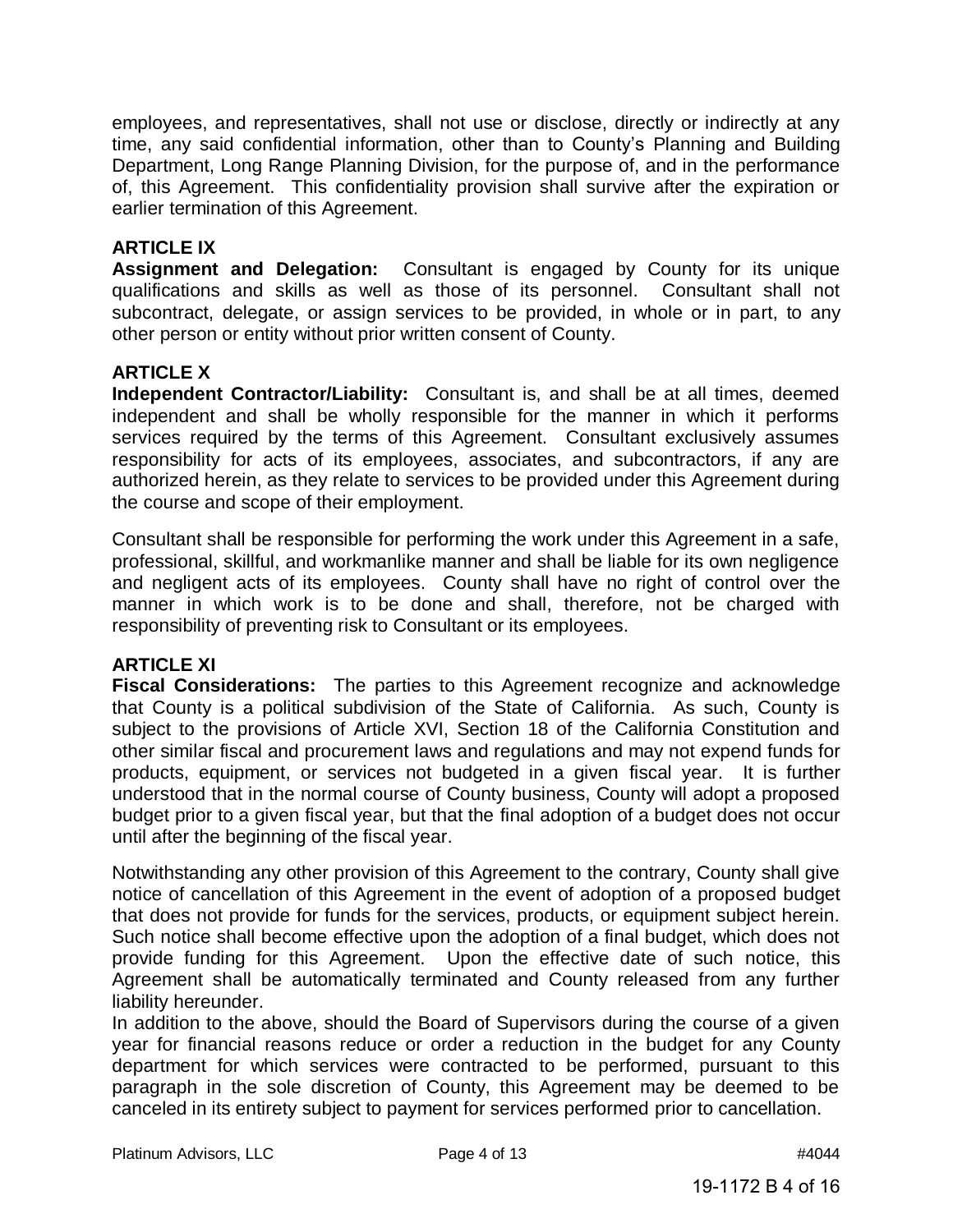## **ARTICLE XII**

**Audit by California State Auditor:** Consultant acknowledges that if total compensation under this Agreement is greater than \$10,000.00, this Agreement is subject to examination and audit by the California State Auditor for a period of three (3) years, or for any longer period required by law, after final payment under this Agreement, pursuant to California Government Code § 8546.7. In order to facilitate these potential examinations and audits, Consultant shall maintain, for a period of at least three (3) years, or for any longer period required by law, after final payment under the Agreement, all books, records, and documentation necessary to demonstrate performance under the Agreement.

## **ARTICLE XIII**

## **Default, Termination, and Cancellation:**

A. Default: Upon the occurrence of any default of the provisions of this Agreement, a party shall give written notice of said default to the party in default (notice). If the party in default does not cure the default within ten (10) days of the date of notice (Time to Cure), then such party shall be in default. The Time to Cure may be extended at the discretion of the party giving notice. Any extension of Time to Cure must be in writing, prepared by the party in default for signature by the party giving notice, and must specify the reason(s) for the extension and the date in which the extension of Time to Cure expires.

Notice given under this section shall specify the alleged default and the applicable Agreement provision and shall demand that the party in default perform the provisions of this Agreement within the applicable period of time. No such notice shall be deemed a termination of this Agreement unless the party giving notice so elects in this notice, or the party giving notice so elects in a subsequent written notice after the Time to Cure has expired. In the event of termination for default, County reserves the right to take over and complete the work by contract or by any other means.

- B. Bankruptcy: This Agreement, at the option of County, shall be terminable in the case of bankruptcy, voluntary or involuntary, or insolvency of Consultant.
- C. Ceasing Performance: County may terminate this Agreement in the event Consultant ceases to operate as a business or otherwise becomes unable to substantially perform any term or condition of this Agreement.
- D. Termination or Cancellation without Cause: County may terminate this Agreement in whole or in part upon seven (7) calendar days' written notice by County without cause. If such prior termination is effected, County will pay for satisfactory services rendered prior to the effective dates, as set forth in the Notice of Termination provided to Consultant, and for such other services which County may agree to in writing as necessary for contract resolution. In no event, however, shall County be obligated to pay more than the total amount of the Agreement. Upon receipt of a Notice of Termination, Consultant shall promptly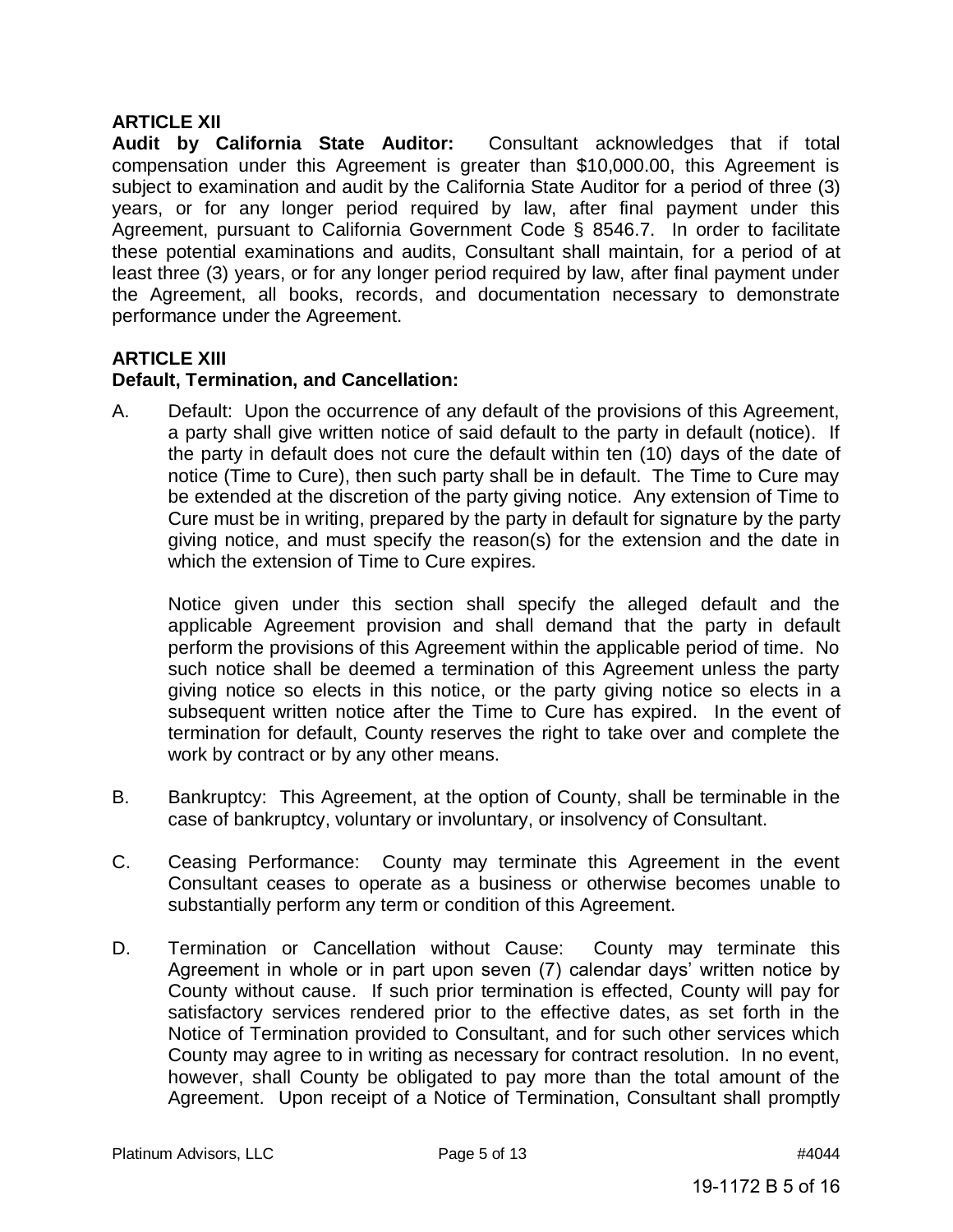discontinue all services affected, as of the effective date of termination set forth in such Notice of Termination, unless the Notice directs otherwise.

#### **ARTICLE XIV**

**Notice to Parties:** All notices to be given by the parties hereto shall be in writing and served by depositing same in the United States Post Office, postage prepaid and return receipt requested. Notices to County shall be in duplicate and addressed as follows:

County of El Dorado Planning and Building Department Long Range Planning Division 2850 Fairlane Court Placerville, California 95667

To County: The County: The County: The County: The County: The County of Millet Section 2012 10: The County of The County of The County of The County of The County of The County of The County of The County of The County of

County of El Dorado Chief Administrative Office Procurement and Contracts Division 2850 Fairlane Court Placerville, California 95667

Attn.: Brendan Ferry Principal Planner Attn.: Michele Weimer Procurement and Contracts Manager

or to such other location as County directs.

Notices to Consultant shall be addressed as follows:

Platinum Advisors, LLC 1215 K Street, Suite 1150 Sacramento, California 95814

Attn.: Darius Anderson Managing Partner

or to such other location as Consultant directs.

#### **ARTICLE XV**

**Change of Address:** In the event of a change in address for Consultant's principal place of business, Consultant's Agent for Service of Process, or Notices to Consultant, Consultant shall notify County in writing as provided in ARTICLE XIV, Notice to Parties. Said notice shall become part of this Agreement upon acknowledgment in writing by County's Contract Administrator, and no further amendment of the Agreement shall be necessary provided that such change of address does not conflict with any other provisions of this Agreement.

#### **ARTICLE XVI**

**Indemnity:** Consultant shall defend, indemnify, and hold County and its officers, agents, employees, and representatives harmless against and from any and all claims, suits, losses, damages, and liability for damages of every name, kind, and description, including attorneys' fees and costs incurred, brought for, or on account of, injuries to, or death of, any person, including but not limited to workers, County employees, and the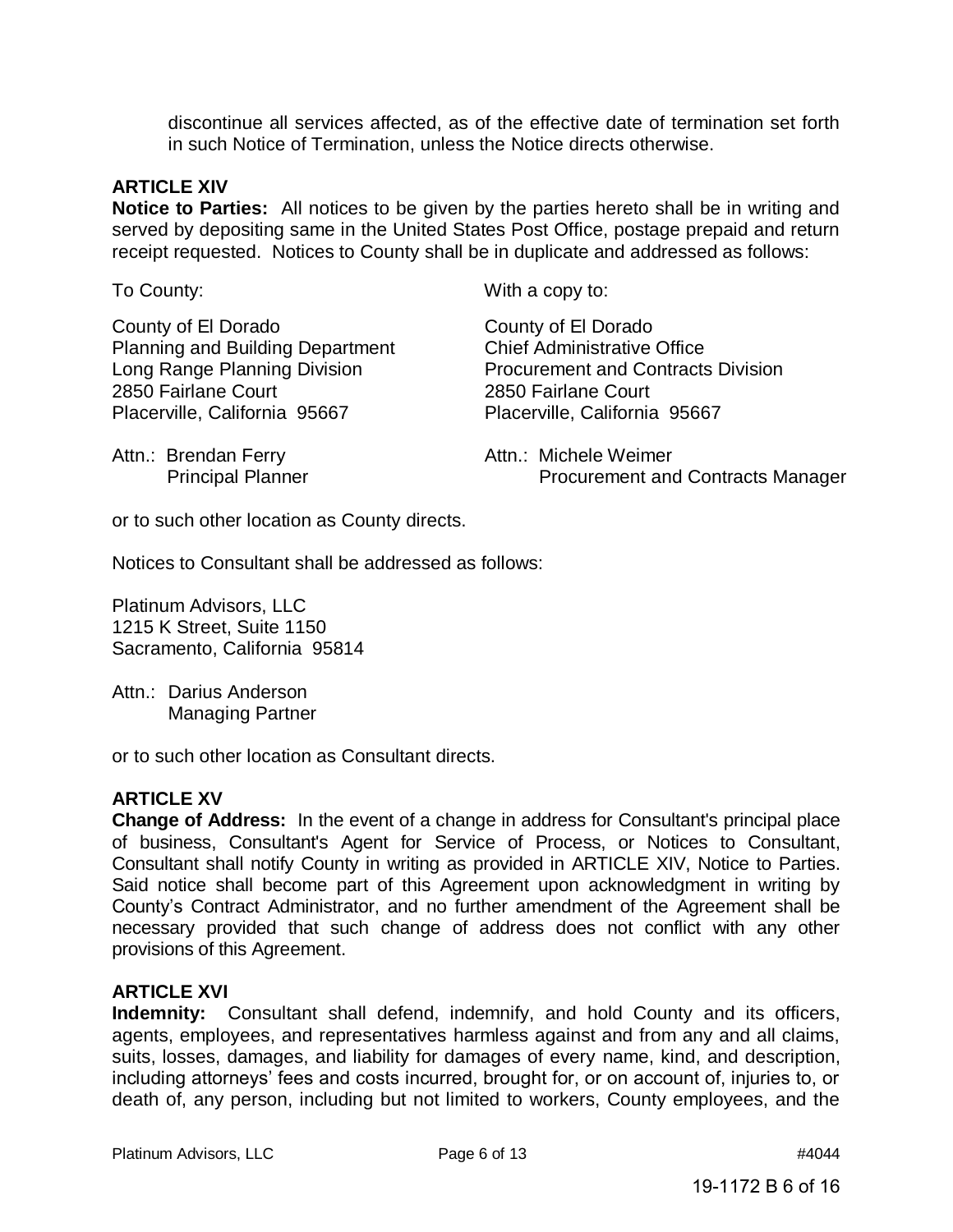public, or damage to property, or any economic or consequential losses, which are claimed to, or in any way arise out of, or are connected with Consultant's services, operations, or performance hereunder, regardless of the existence or degree of fault or negligence on the part of County, Consultant, subcontractor(s), and employee(s) of any of these, except for the sole or active negligence of County, its officers, agents, employees, and representatives, or as expressly prescribed by statute. This duty of Consultant to indemnify and save County harmless includes the duties to defend set forth in California Civil Code Section 2778.

#### **ARTICLE XVII**

**Insurance:** Consultant shall provide proof of a policy of insurance satisfactory to County's Risk Management Division and documentation evidencing that Consultant maintains insurance that meets the following requirements:

- A. Full Workers' Compensation and Employers' Liability Insurance covering all employees of Consultant as required by law in the State of California.
- B. Commercial General Liability Insurance of not less than \$1,000,000 combined single limit per occurrence for bodily injury and property damage and a \$2,000,000 aggregate limit.
- C. Automobile Liability Insurance of not less than \$1,000,000 is required in the event motor vehicles are used by Consultant in performance of the Agreement.
- D. In the event Consultant is a licensed professional or professional consultant and is performing professional services under this Agreement, Professional Liability Insurance is required with a limit of liability of not less than \$1,000,000.
- E. Consultant shall furnish a certificate of insurance satisfactory to County's Risk Management Division as evidence that the insurance required above is being maintained.
- F. The insurance will be issued by an insurance company acceptable to County's Risk Management Division or be provided through partial or total self-insurance likewise acceptable to the Risk Management Division.
- G. Consultant agrees that the insurance required herein shall be in effect at all times during the term of this Agreement. In the event said insurance coverage expires at any time or times during the term of this Agreement, Consultant agrees to provide at least thirty (30) days prior to said expiration date, a new certificate of insurance evidencing insurance coverage as provided for herein for not less than the remainder of term of the Agreement, or for a period of not less than one (1) year. New certificates of insurance are subject to the approval of Risk Management and Consultant agrees that no work or services shall be performed prior to the giving of such approval. In the event Consultant fails to keep in effect at all times insurance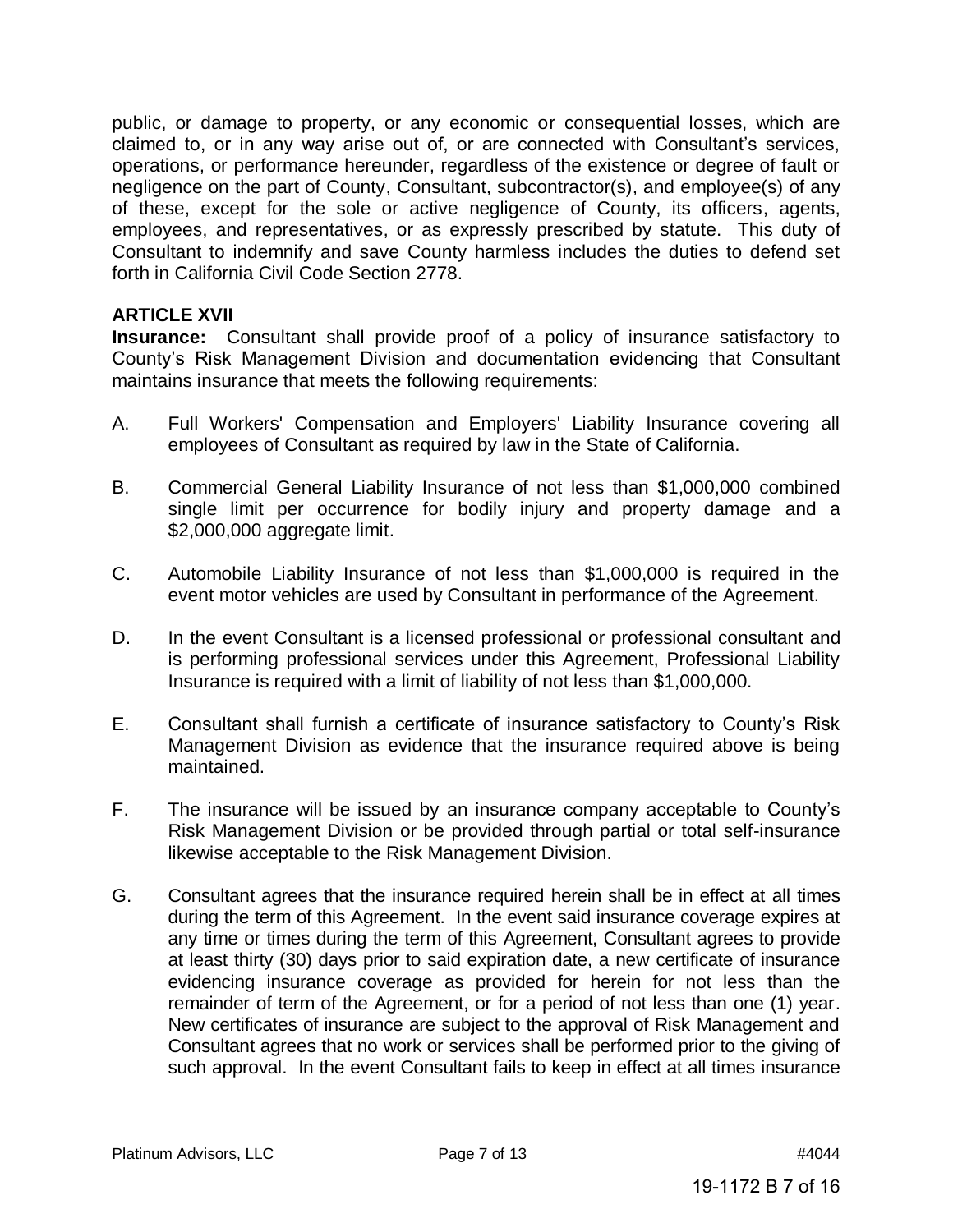coverage as herein provided, County may, in addition to any other remedies it may have, terminate this Agreement upon the occurrence of such event.

- H. The certificate of insurance must include the following provisions stating that:
	- 1. The insurer will not cancel the insured's coverage without prior written notice to County; and
	- 2. The County of El Dorado, its officers, officials, employees, and volunteers are included as additional insured, on an additional insured endorsement, but only insofar as the operations under this Agreement are concerned. This provision shall apply to the general liability policy.
- I. Consultant's insurance coverage shall be primary insurance as respects County, its officers, officials, employees, and volunteers. Any insurance or self-insurance maintained by County, its officers, officials, employees, or volunteers shall be in excess of Consultant's insurance and shall not contribute with it.
- J. Any deductibles or self-insured retentions must be declared to and approved by County. At the option of County, either: The insurer shall reduce or eliminate such deductibles or self-insured retentions as respects County, its officers, officials, employees, and volunteers; or Consultant shall procure a bond guaranteeing payment of losses and related investigations, claim administration, and defense expenses.
- K. Any failure to comply with the reporting provisions of the policies shall not affect coverage provided to County, its officers, officials, employees, or volunteers.
- L. The insurance companies shall have no recourse against the County of El Dorado, its officers, and employees or any of them for payment of any premiums or assessments under any policy issued by any insurance company.
- M. Consultant's obligations shall not be limited by the foregoing insurance requirements and shall survive the expiration of this Agreement.
- N. In the event Consultant cannot provide an occurrence policy, Consultant shall provide insurance covering claims made as a result of performance of this Agreement for not less than three (3) years following completion of performance of this Agreement.
- O. The certificate of insurance shall meet such additional standards as may be determined by the contracting County department, either independently or in consultation with County's Risk Management Division as essential for protection of County.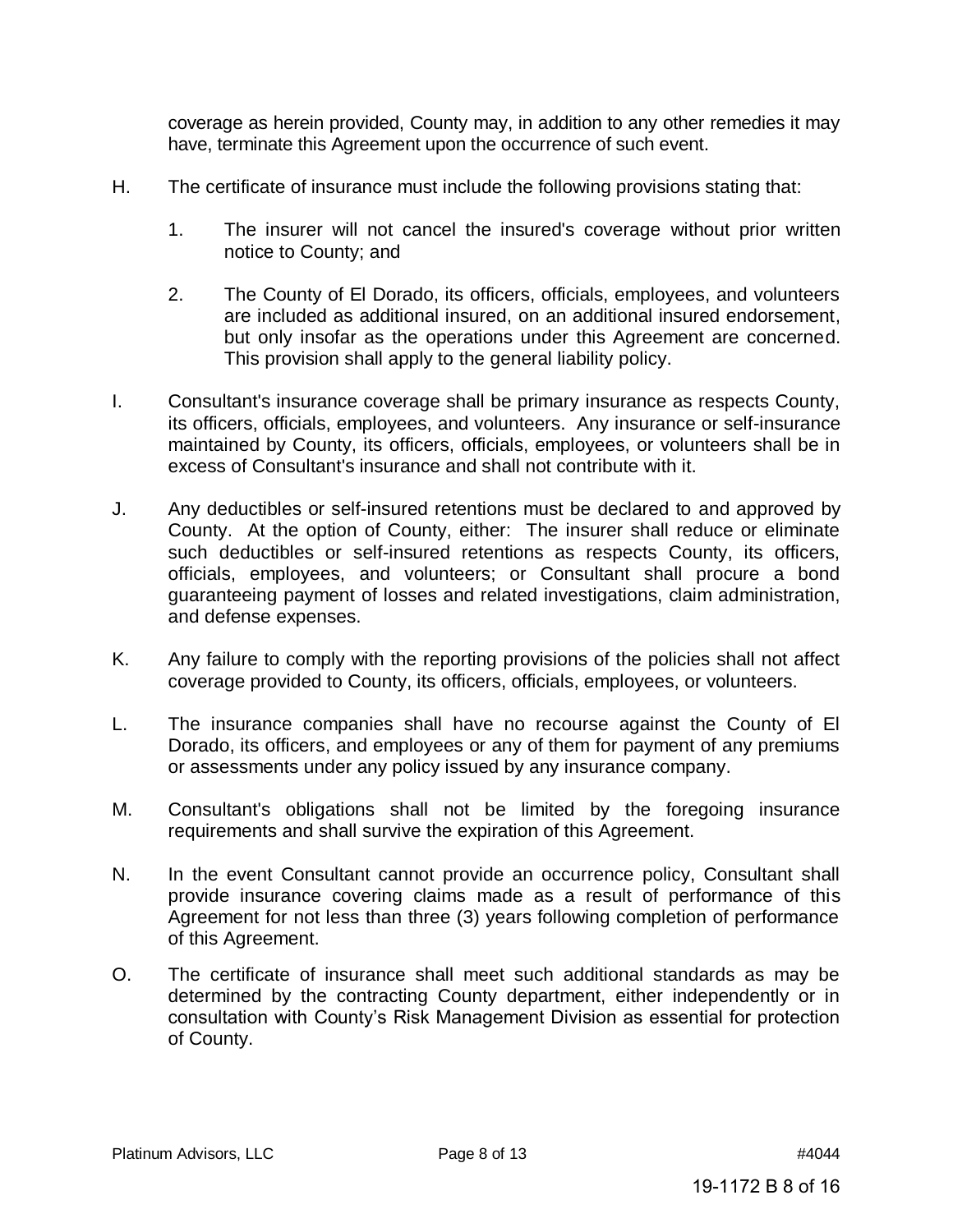#### **ARTICLE XVIII**

**Interest of Public Official:** No official or employee of County who exercises any functions or responsibilities in review or approval of services to be provided by Consultant under this Agreement shall participate in or attempt to influence any decision relating to this Agreement which affects personal interest or interest of any corporation, partnership, or association in which he/she is directly or indirectly interested; nor shall any such official or employee of County have any interest, direct or indirect, in this Agreement or the proceeds thereof.

#### **ARTICLE XIX**

**Interest of Consultant:** Consultant covenants that Consultant presently has no personal interest or financial interest, and shall not acquire same in any manner or degree, in either: 1) any other contract connected with or directly affected by the services to be performed by this Agreement; or, 2) any other entities connected with or directly affected by the services to be performed by this Agreement. Consultant further covenants that in the performance of this Agreement no person having any such interest shall be employed by Consultant.

#### **ARTICLE XX**

**Conflict of Interest:** The parties to this Agreement have read and are aware of the provisions of Government Code Section 1090 et seq. and Section 87100 relating to conflict of interest of public officers and employees. Consultant attests that it has no current business or financial relationship with any County employee(s) that would constitute a conflict of interest with provision of services under this Agreement and will not enter into any such business or financial relationship with any such employee(s) during the term of this Agreement. County represents that it is unaware of any financial or economic interest of any public officer or employee of Consultant relating to this Agreement. It is further understood and agreed that if such a financial interest does exist at the inception of this Agreement either party may immediately terminate this Agreement by giving written notice as detailed in ARTICLE XIII, Default, Termination, and Cancellation, herein.

#### **ARTICLE XXI Nondiscrimination:**

A. County may require Consultant's services on projects involving funding from various state and/or federal agencies, and as a consequence, Consultant shall comply with all applicable nondiscrimination statutes and regulations during the performance of this Agreement including but not limited to the following: Consultant and its employees and representatives shall not unlawfully discriminate against any employee or applicant for employment because of race, religion, color, national origin, ancestry, physical handicap, mental disability, medical condition, genetic information, military or veteran status, marital status, age, gender, gender identify, gender expression, sexual orientation, or sex; Consultant shall, unless exempt, comply with the applicable provisions of the Fair Employment and Housing Act (Government Code, Sections 12900 et seq.) and applicable regulations promulgated thereunder (California Code of Regulations,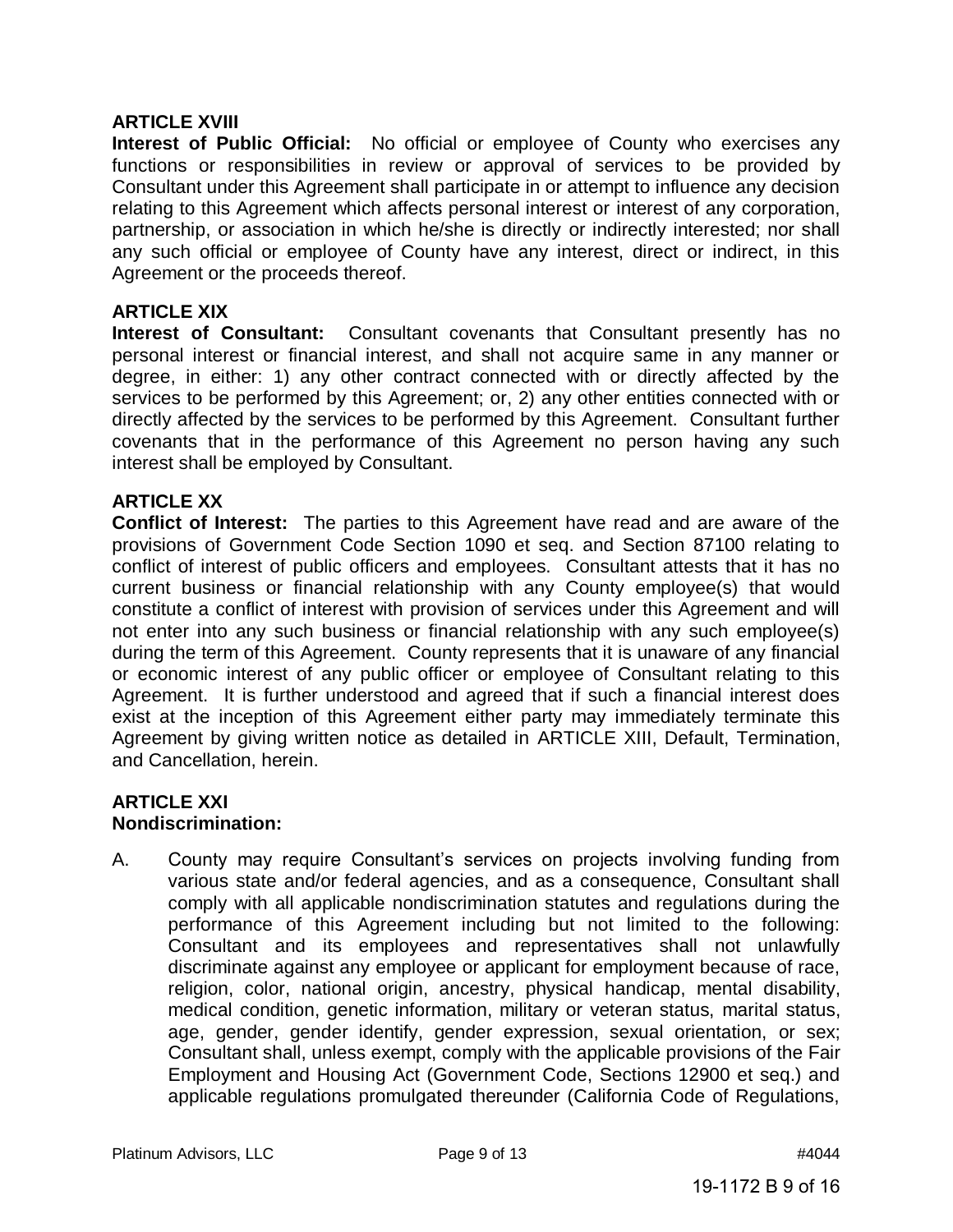Title 2, Sections 7285.0 et seq.); the applicable regulations of the Fair Employment and Housing Commission implementing Government Code, Section 12990, set forth in Chapter 5 of Division 4 of Title 2 of the California Code of Regulations incorporated into this Agreement by reference and made a part hereof as if set forth in full; and Title VI of the Civil Rights Act of 1964, as amended. Consultant and its employees and representatives shall give written notice of their obligations under this clause as required by law.

- B. Where applicable, Consultant shall include these nondiscrimination and compliance provisions in any of its agreements that affect or are related to the services performed herein.
- C. Consultant's signature executing this Agreement shall provide any certifications necessary under the federal laws, the laws of the State of California, including but not limited to Government Code Sections 12990 and 8355 and Title 2, California Code of Regulations, Section 8103.

#### **ARTICLE XXII**

**California Residency (Form 590):** If Consultant is a California resident, Consultant must file a State of California Form 590, certifying its California residency or, in the case of a limited liability company or corporation, certifying that it has a permanent place of business in California. Consultant will be required to submit a Form 590 prior to execution of this Agreement, or County shall withhold seven (7) percent of each payment made to Consultant during the term of this Agreement. This requirement applies to any agreement/contract exceeding \$1,500.

## **ARTICLE XXIII**

**County Payee Data Record Form:** All independent contractors or corporations providing services to County who do not have a Department of the Treasury Internal Revenue Service Form W-9 (Form W-9) on file with County must file a County Payee Data Record Form with County.

#### **ARTICLE XXIV**

**Business License:** County's Business License Ordinance provides that it is unlawful for any person to furnish supplies or services, or transact any kind of business in the unincorporated territory of El Dorado County without possessing a County business license unless exempt under County Ordinance Code Section 5.08.070. Consultant warrants and represents that it shall comply with all of the requirements of County's Business License Ordinance, where applicable, prior to beginning work under this Agreement and at all times during the term of this Agreement.

## **ARTICLE XXV**

**California Forum and Law:** Any dispute resolution action arising out of this Agreement, including, but not limited to, litigation, mediation, or arbitration, shall be brought in El Dorado County, California, and shall be resolved in accordance with the laws of the State of California.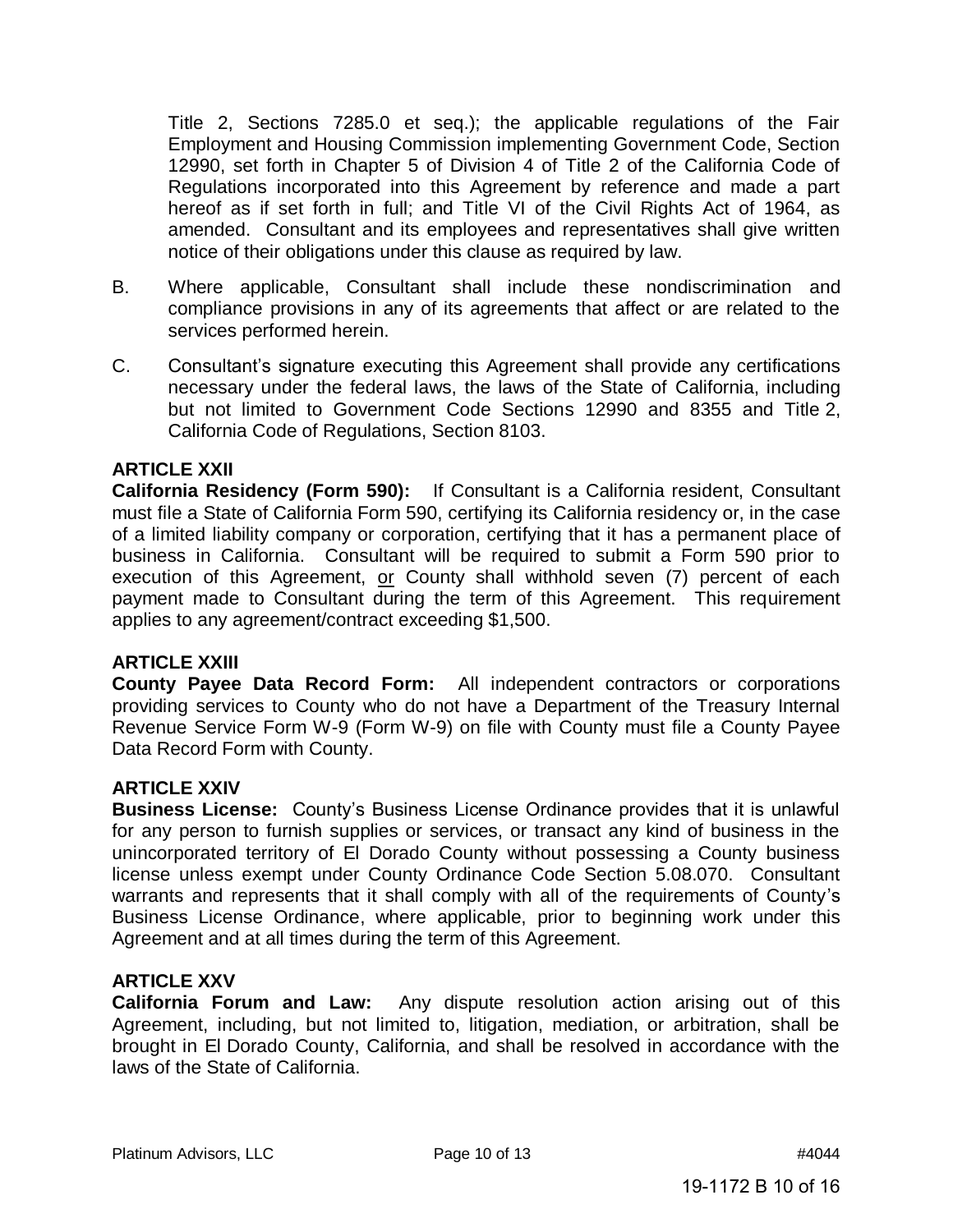## **ARTICLE XXVI**

**Contract Administrator:** The County Officer or employee with responsibility for administering this Agreement is Brendan Ferry, Principal Planner, Long Range Planning Division, Planning and Building Department, or successor.

## **ARTICLE XXVII**

**Authorized Signatures:** The parties to this Agreement represent that the undersigned individuals executing this Agreement on their respective behalf are fully authorized to do so by law or other appropriate instrument and to bind upon said parties the obligations set forth herein.

## **ARTICLE XXVIII**

**Partial Invalidity:** If any provision, sentence, or phrase of the Agreement is held by a court of competent jurisdiction to be invalid, void, or unenforceable, the remaining provisions, sentences, and phrases will continue in full force and effect without being impaired or invalidated in any way.

## **ARTICLE XXIX**

**No Third Party Beneficiaries:** Nothing in this Agreement is intended, nor will be deemed, to confer rights or remedies upon any person or legal entity not a party to this Agreement.

## **ARTICLE XXX**

**Counterparts:** This Agreement may be executed in one or more counterparts, each of which shall be an original and all of which together shall constitute one and the same instrument.

## **ARTICLE XXXI**

**Entire Agreement:** This document and the documents referred to herein are the entire Agreement between the parties, and they incorporate or supersede all prior written or oral agreements or understandings.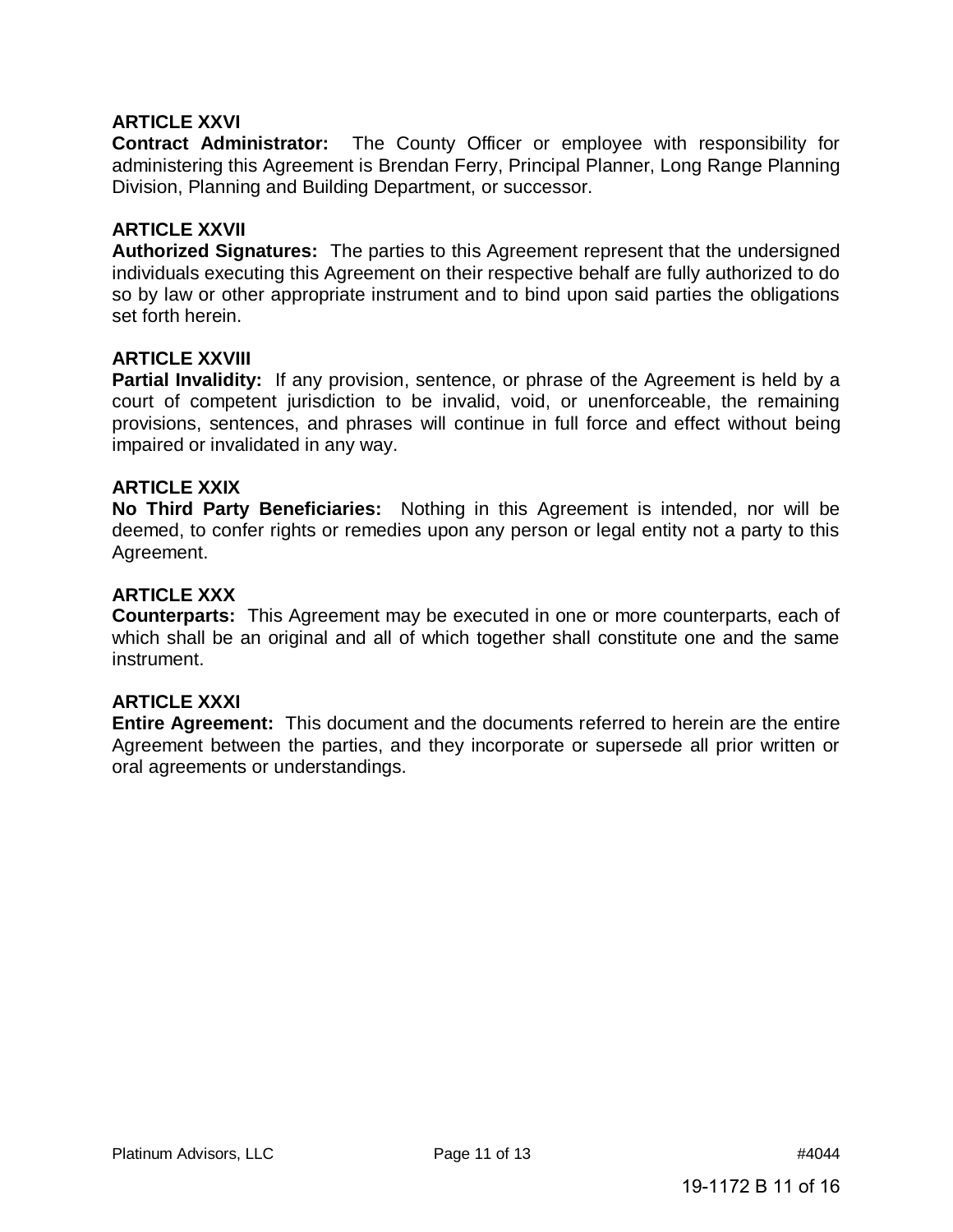## **Requesting Contract Administrator and Division Concurrence:**

By: \_\_\_\_\_\_\_\_\_\_\_\_\_\_\_\_\_\_\_\_\_\_\_\_\_\_\_\_\_ Dated: \_\_\_\_\_\_\_\_\_\_\_\_\_\_\_\_\_\_\_\_

Brendan Ferry Principal Planner Long Range Planning Division Planning and Building Department

## **Requesting Department Concurrence:**

By: \_\_\_\_\_\_\_\_\_\_\_\_\_\_\_\_\_\_\_\_\_\_\_\_\_\_\_\_\_ Dated: \_\_\_\_\_\_\_\_\_\_\_\_\_\_\_\_\_\_\_\_

Tiffany Schmid, Director Planning and Building Department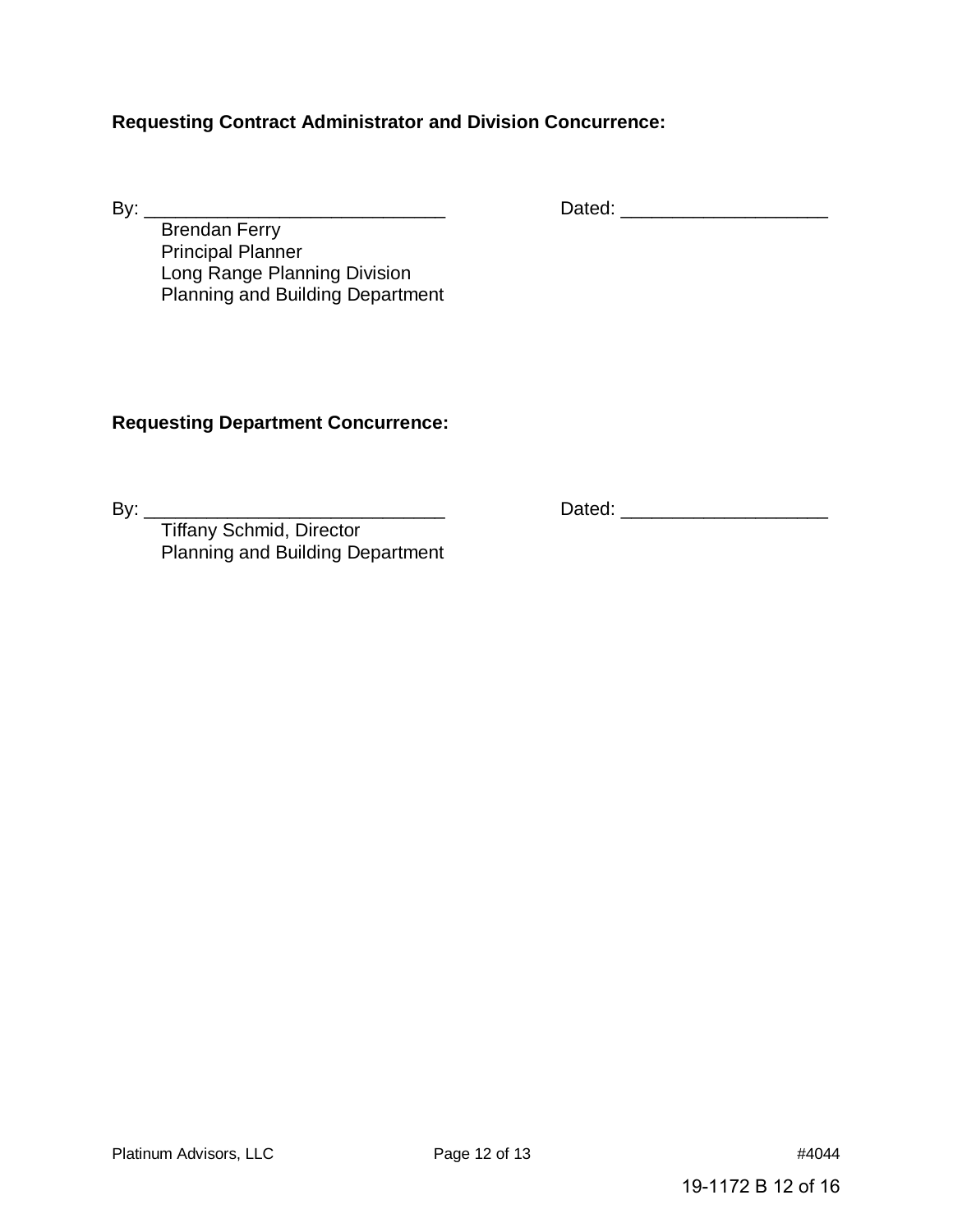**IN WITNESS WHEREOF**, the parties hereto have executed this Agreement on the dates indicated below.

## **- - C O U N T Y O F E L D O R A D O - -**

By: \_\_\_\_\_\_\_\_\_\_\_\_\_\_\_\_\_\_\_\_\_\_\_\_\_\_\_\_\_ Dated: \_\_\_\_\_\_\_\_\_\_\_\_\_\_\_\_\_\_\_\_

Board of Supervisors "County"

Attest: James S. Mitrisin Clerk of the Board of Supervisors

Deputy Clerk

By: \_\_\_\_\_\_\_\_\_\_\_\_\_\_\_\_\_\_\_\_\_\_\_\_\_\_\_\_\_ Dated: \_\_\_\_\_\_\_\_\_\_\_\_\_\_\_\_\_\_\_\_

# **- - P L A T I N U M A D V I S O R S, L L C - -**

By: \_\_\_\_\_\_\_\_\_\_\_\_\_\_\_\_\_\_\_\_\_\_\_\_\_\_\_\_\_ Dated: \_\_\_\_\_\_\_\_\_\_\_\_\_\_\_\_\_\_\_\_

Darius W. Anderson Manager "Consultant"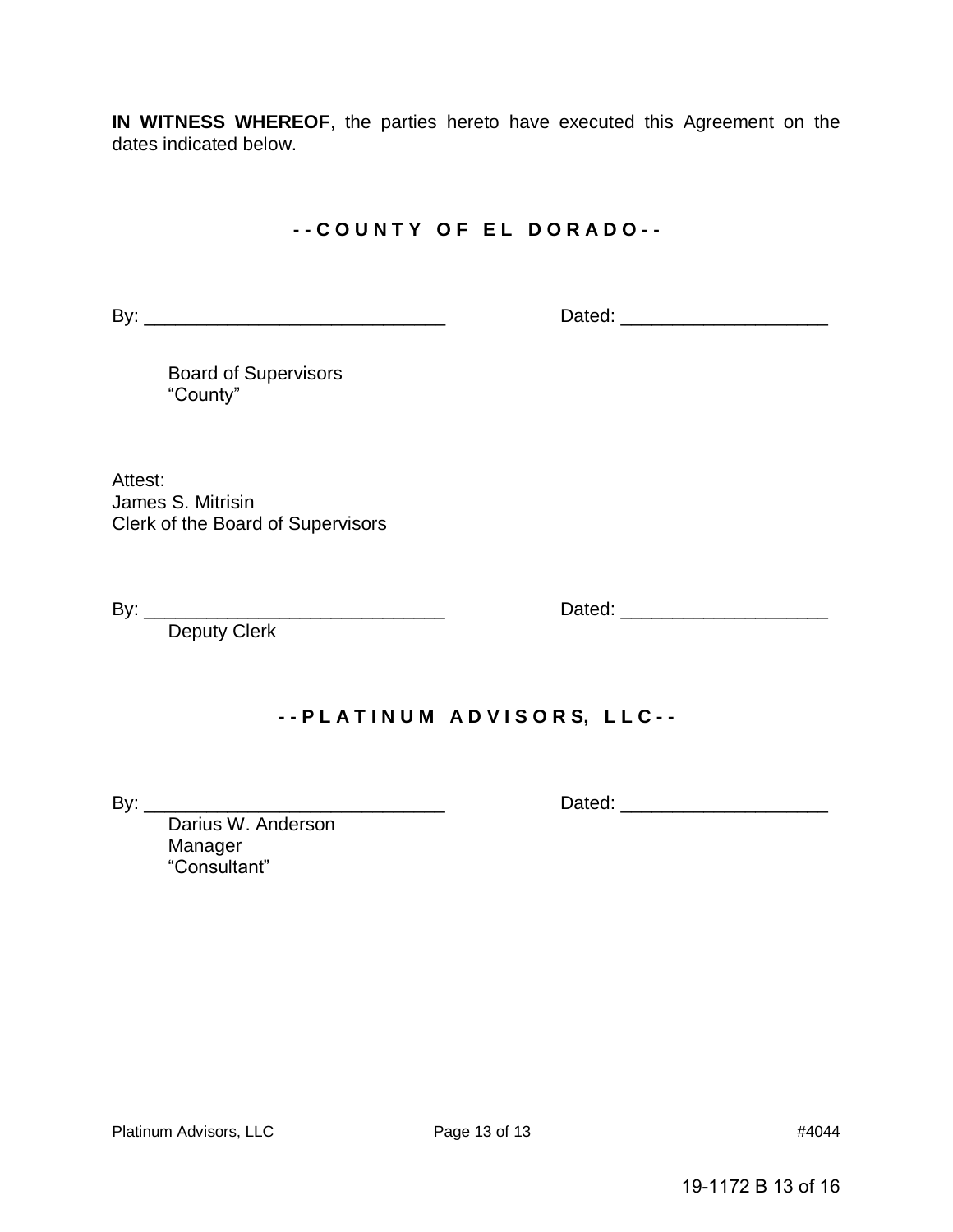# **Platinum Advisors, LLC**

## **Exhibit A**

## **Scope of Services**

## **Representing the California Tahoe Alliance**

Beginning with the design of the annual legislative package through its implementation, Consultant shall work directly with California Tahoe Alliance's (CTA) staff as directed on implementing the objectives herein:

- Establish a presence on behalf of CTA with targeted state and legislative leaders;
- Build relationships by educating the Governor's Administration on CTA's mission and goals;
- Cultivate new Tahoe champions and arrange meetings with the CTA as needed;
- Through the state budget process, support the allocation of funding for a broad range of environmental, restoration, and water quality and supply projects, while also supporting programs and agencies that implement projects in the Lake Tahoe Environmental Improvement Program (EIP);
- Support efforts to pass resource bonds which provide funding for programs and agencies that can fund EIP projects;
- Support initiatives to maximize the amount of funding available from a variety of different funding programs including but not limited to: Greenhouse Gas Reduction Fund (cap and trade funds), Propositions, and the Parks Bond for projects in the Lake Tahoe Basin;
- Support changes to funding requirements for "disadvantaged communities" that would allow the communities of the Lake Tahoe Basin to better compete for funding;
- Support efforts to secure state funding for community firefighting infrastructure improvements;
- Support legislative activities and identify key legislators to champion policies that provide new tools and resources to help strengthen the prospects for environmental redevelopment in the Tahoe Basin;
- Represent the interests on behalf of the CTA when relevant;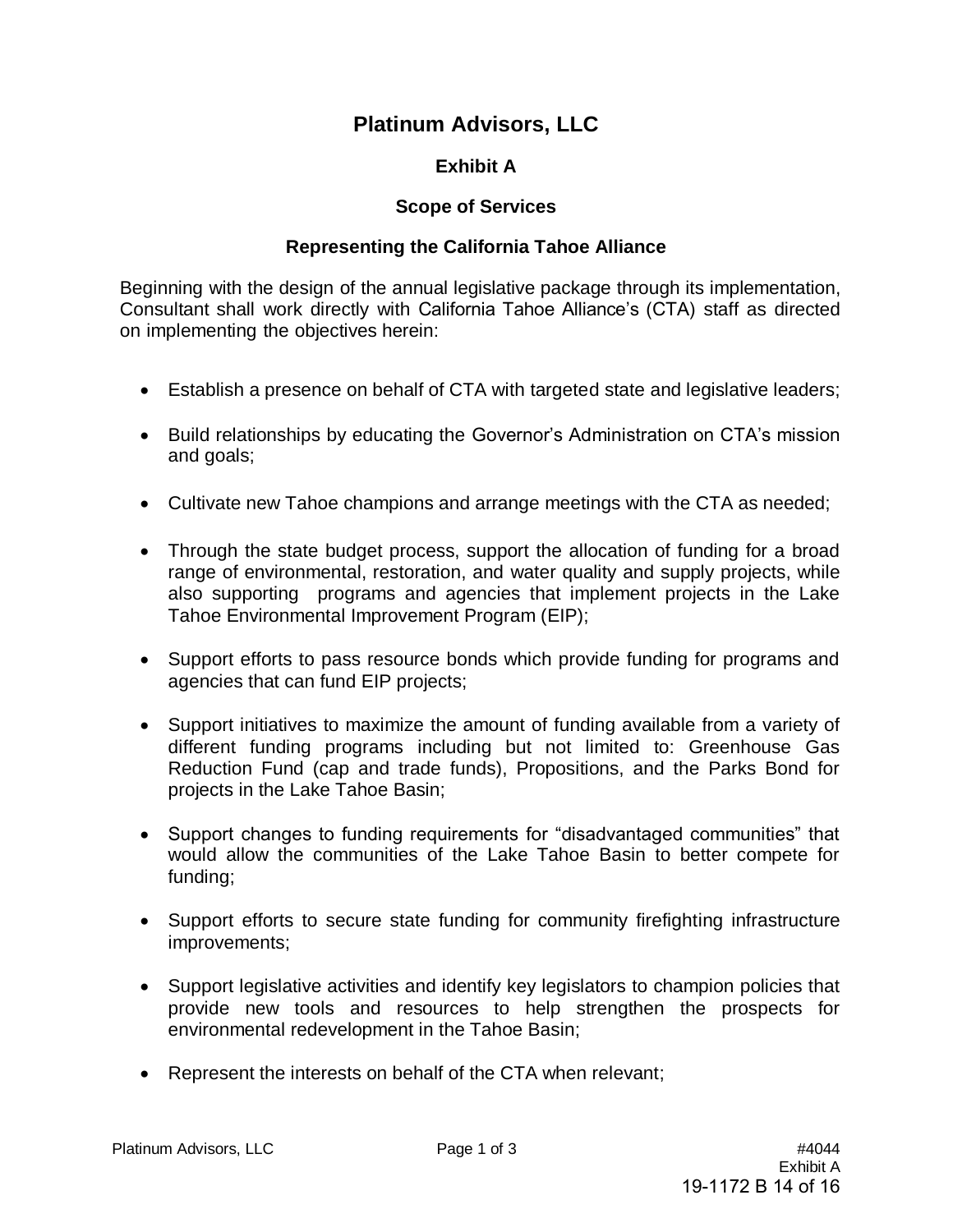- Advocate on public water and sewer issues relevant to rural and mountain communities;
- Work with CTA to define and prioritize CTA's legislative and state administrative needs, and develop an advocacy strategy that responds successfully to those needs;
- Initiate introductory meetings and develop relationships for CTA with the Governor and his senior staff;
- Initiate introductory meetings and develop relationships for CTA with Legislative Leadership, key committee Members, and targeted staff;
- Initiate introductory meetings and develop relationships for CTA with key state agencies and departments, such as the Natural Resources Agency, California State Transportation Agency ( CalSTA), and California Air Resources Board (CARB);
- Help design and implement CTA's legislative program by providing up-to-date information on issues, legislation, budget problems and information relevant to issues from a vast array of state legislative and administrative sources;
- Provide regular Capitol updates on the status of legislation important to CTA. Consultant shall also provide timely alerts when imminent legislative or administrative action affects CTA.
- Testify at legislative and budget hearings on issues in the event CTA takes an interest and formal position;
- Keep legislators and key staff informed through correspondence, personal contact, staff contact, and other means in advocating for the interests of CTA;
- Participate in strategy meetings on policy and budget issues with leadership staff in both legislative Houses and both parties to further CTA's legislative and regulatory goals;

Consultant's advocacy responsibilities do not end with the governor's signature. Many statutory changes, and in particular funding programs, require the development of guidelines or regulations. While the legislative process has end points, this administrative process never sleeps. Consultant shall be a constant presence at workshops and public hearings held by the Air Resources Board, Energy Commission, Transportation Commission, CalSTA, Resources Agency, and numerous other agencies where decisions are made. This also extends to the boards and commissions overseen by other constitutional offices, such as the State Treasurer and the Board of Equalization.